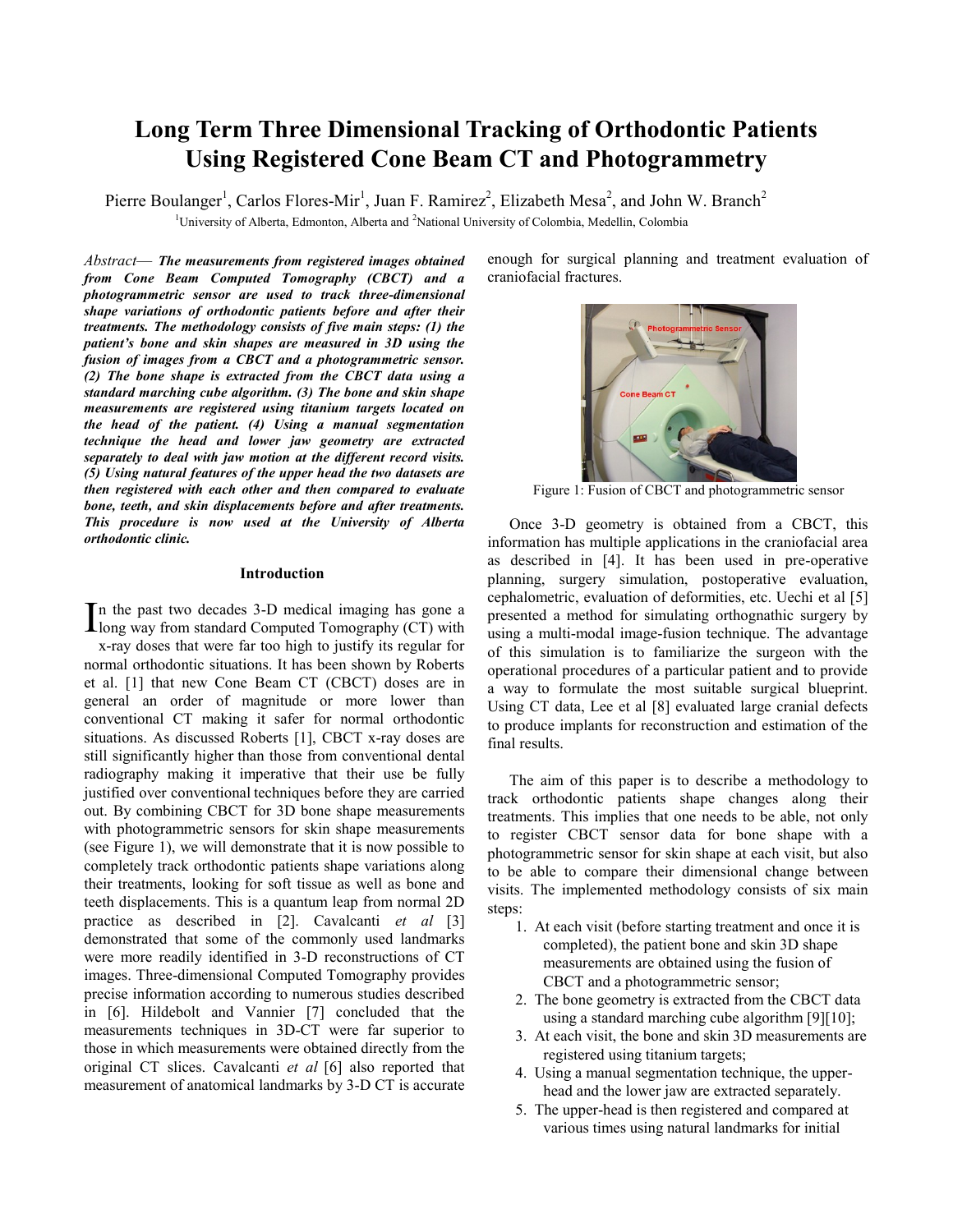registration and robust global registration to get the final transformation;

6. The lower jaws are then registered independently using the same method.

In Section II, we will describe what features are important to track in orthodontic patients. In Section III, we will discuss the various sensors used in this system. In Section IV, we will describe how to register the photogrammetric sensor with the geometry extracted from the CBCT data. In Section V, we will describe how to register and compare the two datasets between visits, and we will conclude discussing the advantages of the current methodology.

## **II -Tracking Orthodontic Patients Dimensional Changes**

As described in [11], three-dimensional imaging provides the true anatomical data necessary to expand clinical practices and researches into evidence-based practices along with the necessary clinical experience of the practitioner. The need to track patient dimensional changes in orthodontic procedures is critical to understand the evolution of the patient over time in order to plan procedures, or to determine whether or not corrective measures are necessary during the treatments. In orthodontic treatments many geometric parameters need to be tracked. Those range from surface changes like profile improvements to teeth displacements or skeletal modifications. One of the problems with orthodontic dimensional shape tracking is that some of the treatments are very long and require being able to compare dimensional changes without reference targets. One can see at Figure 2 a patient changes after a one-year treatment.



Figure 2: (a) Photographic record of a patient before treatment, and (b) one year after treatment.

#### **II-Shape Acquisition System**

As illustrated at Figure 1, the shape acquisition system is composed of a NewTom model QR - DVT 9000 volumetric tomography machine based on Cone Beam technology and a 3DMD photogrammetric digitizing station. The NewTom technology allows to obtain, through only one complete rotation of the X-ray generator and detector around the patient head, all the necessary data for the volumetric reconstruction which reduces significantly x-ray dosages to the patient. The scan time is about 75 seconds but through a pulsating x-ray source which reduces the actual radiation time to about twelve seconds. At the end of the scan, a quick reconstruction of an axial section of the patient head allows the operator to assess whether the data is correct, then the patient is digitized by the photogrammetric system. The raw data of the scan is processed to reconstruct the chosen volume in an area selected by the operator. The primary reconstruction gives images with a sampling step chosen by the operator  $(0.2 \text{ to } 0.5 \text{ mm})$ .

Once the patient is retracted from the NewTom machine the skin shape, 3D data and color are digitized using a photogrammetric 3DMD digitizing station mounted on top of the NewTom as illustrated at Figure 1. The 3DMD studio is based on digital stereo photogrammetry which is a method of obtaining 3D measurements by correlating two or more stereo pairs of photographs taken simultaneously by highspeed video cameras. One great advantage of the 3DMD system is that the images needed to reconstruct a model are taken in a very short period of time (in less than 1/500th of a second) and then processed using their own image analysis software. The 3DMD system projects a random pattern onto the skin surface where a sophisticated image processing software identifies and matches those patterns between the four synchronized images and generates a composite 3D model by triangulating the points. Once the 3D geometry model has been produced, the software maps the color texture information onto the model using other highresolution color cameras. The resulting model is a triangulated set of XYZ data points with an associated texture coordinate that relates each vertex to two color images, one for the left and one for the right.

## **IV-Fusion of CBCT and Photogrammetry Data Using Titanium Targets**

In order to be able to fuse CBCT data with photogrammetric sensor data it is key to make sure both sensors are calibrated properly. In both cases calibration targets are provided that allow computing calibration parameters by minimizing estimated target positions with exact positions in 3D space. After calibration, it is necessary to create a reference structure for registering CBCT data with photogrammetric data. To be practical, these markers had to be easy to reconstruct and identify. In our registration procedure six titanium spheres of 9 mm diameter were located on the forehead of the patient (see Figure 3). One advantage of titanium is that it does not scatter x-ray and it is also nonmagnetic. This is important as one would like to eventually be able to use the same procedure to register the dataset with MRI data. One can see at Figure 4a the titanium targets as viewed by the CBCT scanner and at Figure 4b the same targets as viewed by the photogrammetric sensor.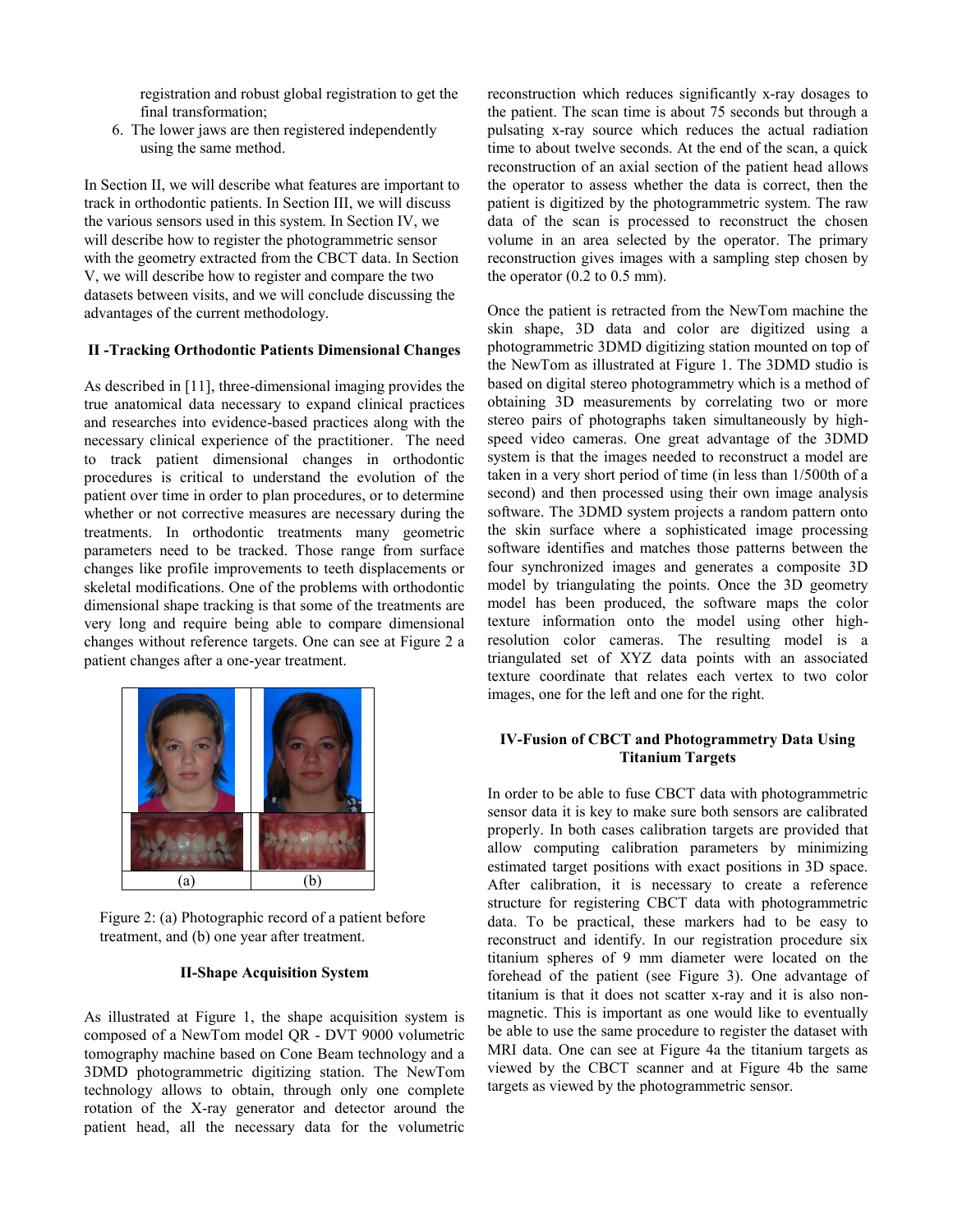The next step is to register the information from both systems. One of the first steps is to convert the CT data saved in Digital Imaging and Communications in medicine (DICOM) format into geometry that can then be used to find the rigid transformation between CBCT data and the photogrammetric data. In order to do so, one can import the DICOM data into Paraview [\(www.Paraview.org\)](http://www.paraview.org/) an OpenSource volumetric data processing and visualization software. One of the great advantages of Paraview is its excellent implementation of the marching cube algorithm [10], which is able to convert at high precision CBCT data into usable geometry. Using this software, the information was segmented into contours that correspond to different densities (see Figure 5); the selected contours in the process corresponded to densities of skin and bone.

The segmented data were then saved as polygonal data and then imported in a commercial polygon processing software called RapidForm. Using this software, the noise and holes generated by the scanning process were fixed; however, in order to keep the original scanning accuracy the same, the modifications were limited to point elimination operations. The processing results are shown at Figure 4(b) and Figure 5.



Figure 3. Titanium markers.



Figure 4: Titanium targets viewed by the CBCT scanner and by the photogrammetric sensor.

Following data filtering, the next step is to register the photogrammetric data with the CBCT data. The first step is to approximate the scanned titanium targets in both modalities by fitting perfect geometrical spheres of known diameter. The spheres were fitted using a tool provided in RapidForm. The main results are sphere locations in 3D space and approximation error estimates. For the CBCT data, the max fitting error was 1.2 mm and for the photogrammetric data 0.8 mm.



## Figure 5: Results of CBCT segmentation process using the marching cube algorithm.

One advantage of using known shapes like spheres is that one can estimate the true accuracy of the sensors as those spheres are machined at micron precision. Following the sphere centers estimation, one can then compute the rigid transformation between spheres and compute a global transformation matrix between them that can then be applied to the entire dataset. The result of this registration process is illustrated at Figure 6.



Figure 6: Results for registration between CBCT skull and photogrammetric geometry.

### **V-Registration Between Visits**

To register information between visits, it was obviously not possible to use the markers, since there was no way to ensure markers could be located at the same place. Hence the only ways to register between visits were to use common areas or natural landmarks. In both cases (areas and landmarks), the elements to consider were that the features had to be easily identifiable and did not change between visits. The registration process is the following:

- 1. Register the current visit dataset (CBCT and photogrammetric) using the previous method;
- 2. Hand select the lower jaw triangles and separate them from the upper part of the head into two groups;
- 3. Select the two upper head triangle groups at time  $T_1$ and  $T_2$ ;
- 4. Locate common points in both groups;
- 5. Register the points using RapidForm initial registration tool;